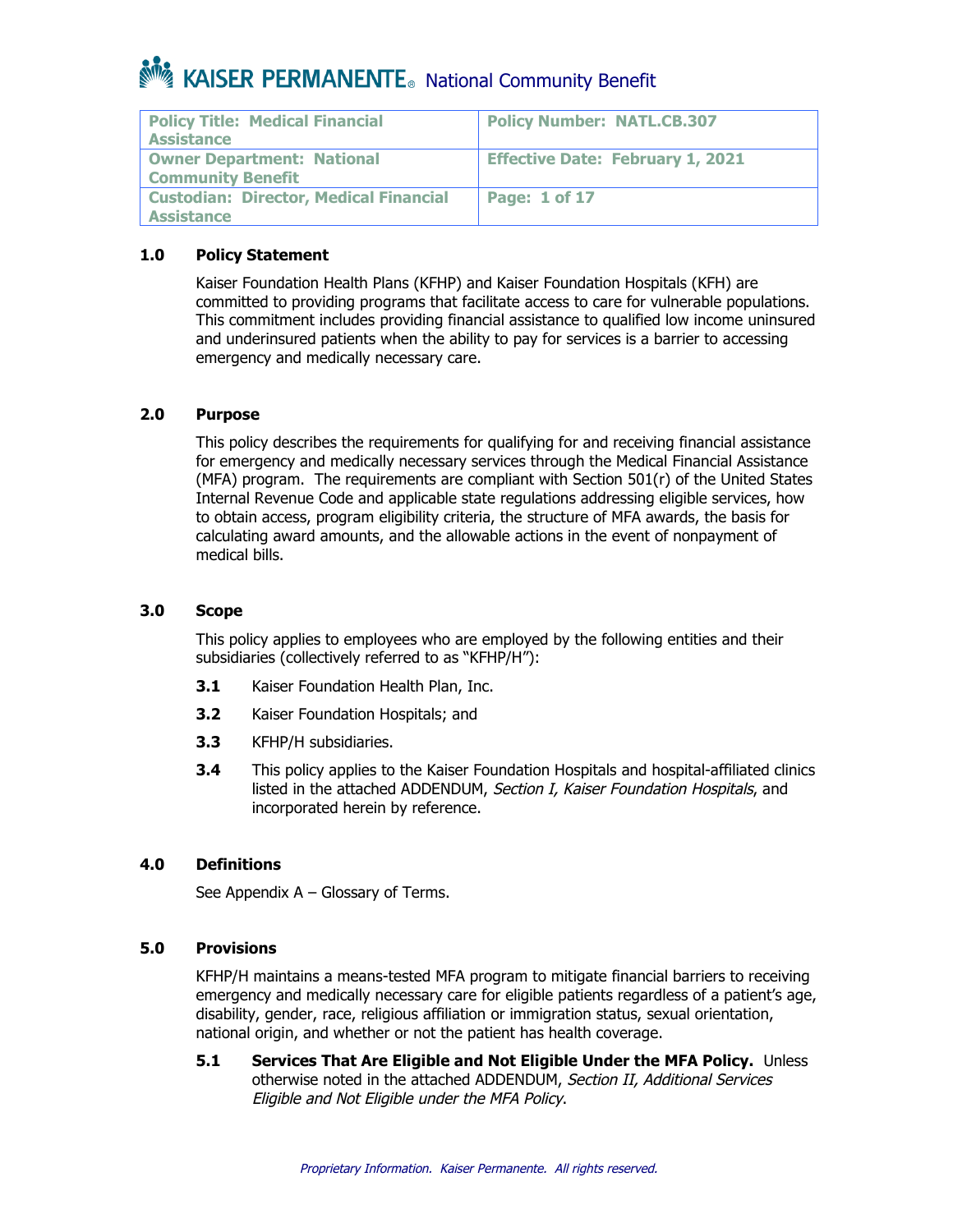| <b>Policy Title: Medical Financial</b><br><b>Assistance</b>   | <b>Policy Number: NATL.CB.307</b>       |
|---------------------------------------------------------------|-----------------------------------------|
| <b>Owner Department: National</b><br><b>Community Benefit</b> | <b>Effective Date: February 1, 2021</b> |
| <b>Custodian: Director, Medical Financial</b><br>Assistance   | Page: 2 of 17                           |

- **5.1.1 Eligible Services.** MFA may be applied to emergency and medically necessary health care services, pharmacy services and products, and medical supplies provided at Kaiser Permanente (KP) facilities (e.g., hospitals, hospital-affiliated clinics, medical centers, and medical office buildings), at KFHP/H outpatient pharmacies, or by KP providers. MFA may be applied to services and products as described below:
	- **5.1.1.1 Medically Necessary Services.** Care, treatment, or services ordered or provided by a KP provider that are needed for the prevention, evaluation, diagnosis or treatment of a medical condition and are not mainly for the convenience of the patient or medical care provider.
	- **5.1.1.2 Prescriptions and Pharmacy Supplies.** Prescriptions presented at a KFHP/H outpatient pharmacy and written by KP providers, non-KP Emergency Department providers, non-KP Urgent Care providers, and KP contracted providers.
		- **5.1.1.2.1 Generic Medications.** The preferred use of generic medications, whenever possible.
		- **5.1.1.2.2 Brand Medications.** Brand name medications prescribed by a KP provider who notes, "Dispense as Written" (DAW), or no generic equivalent is available.
		- **5.1.1.2.3 Over-the-Counter Drugs or Pharmacy Supplies.** With a prescription or order written by a KP provider and dispensed from a KP outpatient pharmacy.
		- **5.1.1.2.4 Medicare Beneficiaries.** Applied to Medicare beneficiaries for prescription drugs covered under Medicare Part D in the form of a pharmacy waiver.
	- **5.1.1.3 Durable Medical Equipment (DME).** Ordered by a KP provider in accordance with the DME guidelines and supplied by KFHP/H to a patient who meets the medical necessity criteria.
	- **5.1.1.4 Health Education Classes.** Fees associated with available classes scheduled and provided by KP that are recommended by a KP provider as part of the patient's care plan.
	- **5.1.1.5 Services Available on an Exception Basis.** In certain situations that constitute an exception, MFA may be applied to (1) services provided at a non-KP facility and (2) DME prescribed or ordered by a KP provider and supplied by a contracted/vendor as described below. To qualify for the exception, the patient is required to meet the high medical expense criteria described in Section 5.6.2 below.

**5.1.1.5.1 Skilled Nursing Services and Intermediate Care Services.** Provided by a contracted KP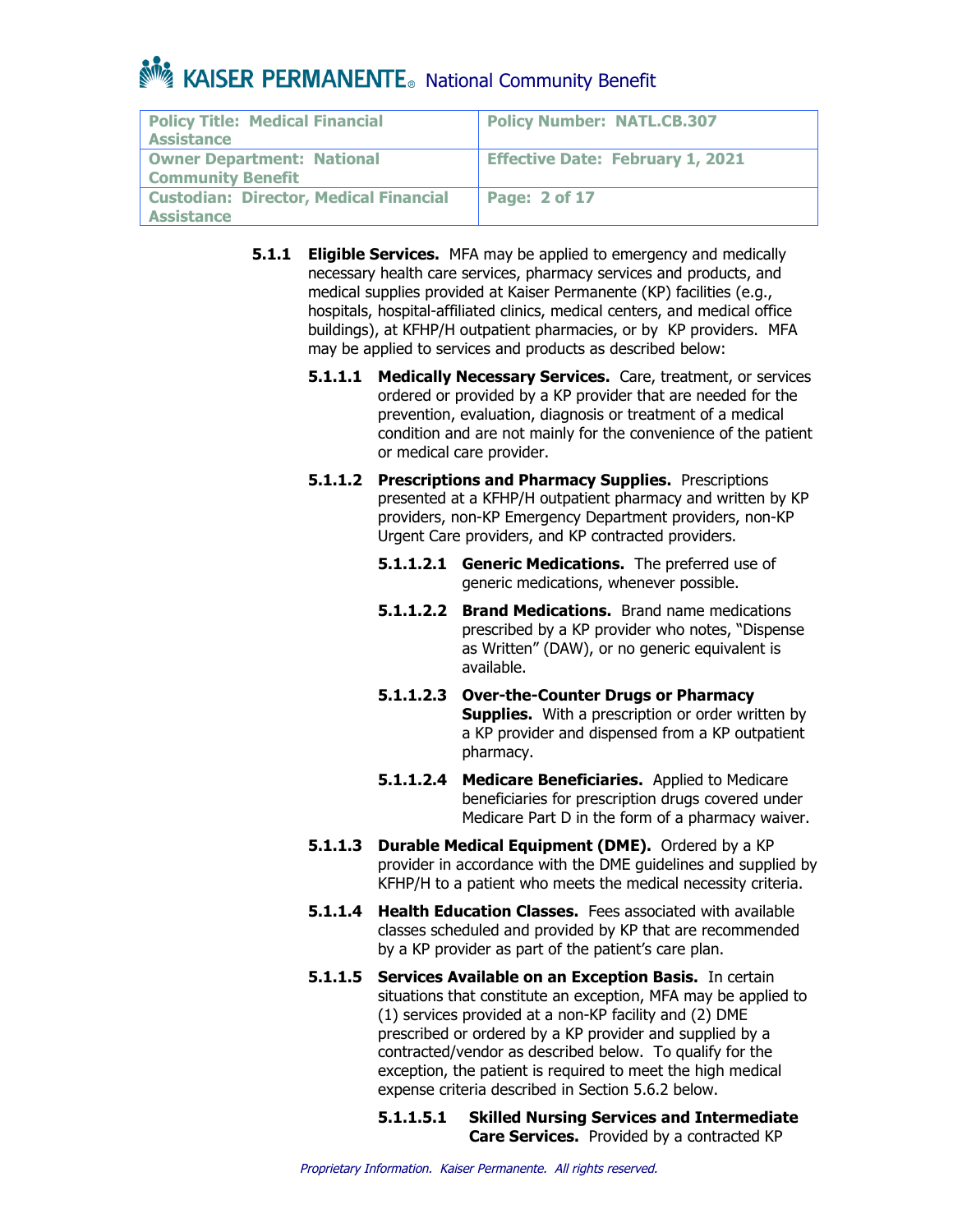### **Note Allian Community Benefit** Community Benefit

| <b>Policy Title: Medical Financial</b><br><b>Assistance</b>        | <b>Policy Number: NATL.CB.307</b>       |
|--------------------------------------------------------------------|-----------------------------------------|
| <b>Owner Department: National</b><br><b>Community Benefit</b>      | <b>Effective Date: February 1, 2021</b> |
| <b>Custodian: Director, Medical Financial</b><br><b>Assistance</b> | <b>Page: 3 of 17</b>                    |

facility to a patient with a prescribed medical need to facilitate inpatient discharge from a hospital.

- **5.1.1.5.2 Durable Medical Equipment (DME).** Vendor supplied DME ordered by a KP provider in accordance with the DME guidelines and supplied by a contracted vendor through the KFHP/H DME Department.
- **5.1.1.6 Additional Eligible Services Available.** Additional services that are eligible under the MFA policy are identified in the attached ADDENDUM, Section II, Additional Services Eligible and Not Eligible under the MFA Policy.
- **5.1.2 Non-Eligible Services.** MFA may not be applied to:
	- **5.1.2.1 Services that are Not Considered Emergent or Medically Necessary as Determined by a KP Provider.** Including, but not limited to:
		- **5.1.2.1.1** Cosmetic surgery or services, including dermatology services that are primarily for the purpose of improving a patient's appearance,
		- **5.1.2.1.2** Infertility treatments,
		- **5.1.2.1.3** Retail medical supplies,
		- **5.1.2.1.4** Alternative therapies, including acupuncture, chiropractic, and massage services,
		- **5.1.2.1.5** Injections and devices to treat sexual dysfunction,
		- **5.1.2.1.6** Surrogacy services, and
		- **5.1.2.1.7** Services related to third party liability, personal insurance protection or workers' compensation cases.
		- **5.1.2.1.8 Services for Patients with Non-KP Health Insurance**. Non-emergent or non-urgent services and outpatient pharmacy supplies that are covered under the patient's non-KP health coverage that requires patients to utilize a specified network of preferred non-KP providers and pharmacies.
	- **5.1.2.2 Prescriptions and Pharmacy Supplies.** Prescriptions and supplies not considered emergent or medically necessary include, but are not limited to, (1) Drugs that have not been approved by the Pharmacy and Therapeutics Committee, (2) over-the-counter drugs and supplies not prescribed or ordered by a KP provider, and (3) specifically excluded drugs (e.g., fertility, cosmetic, sexual dysfunction).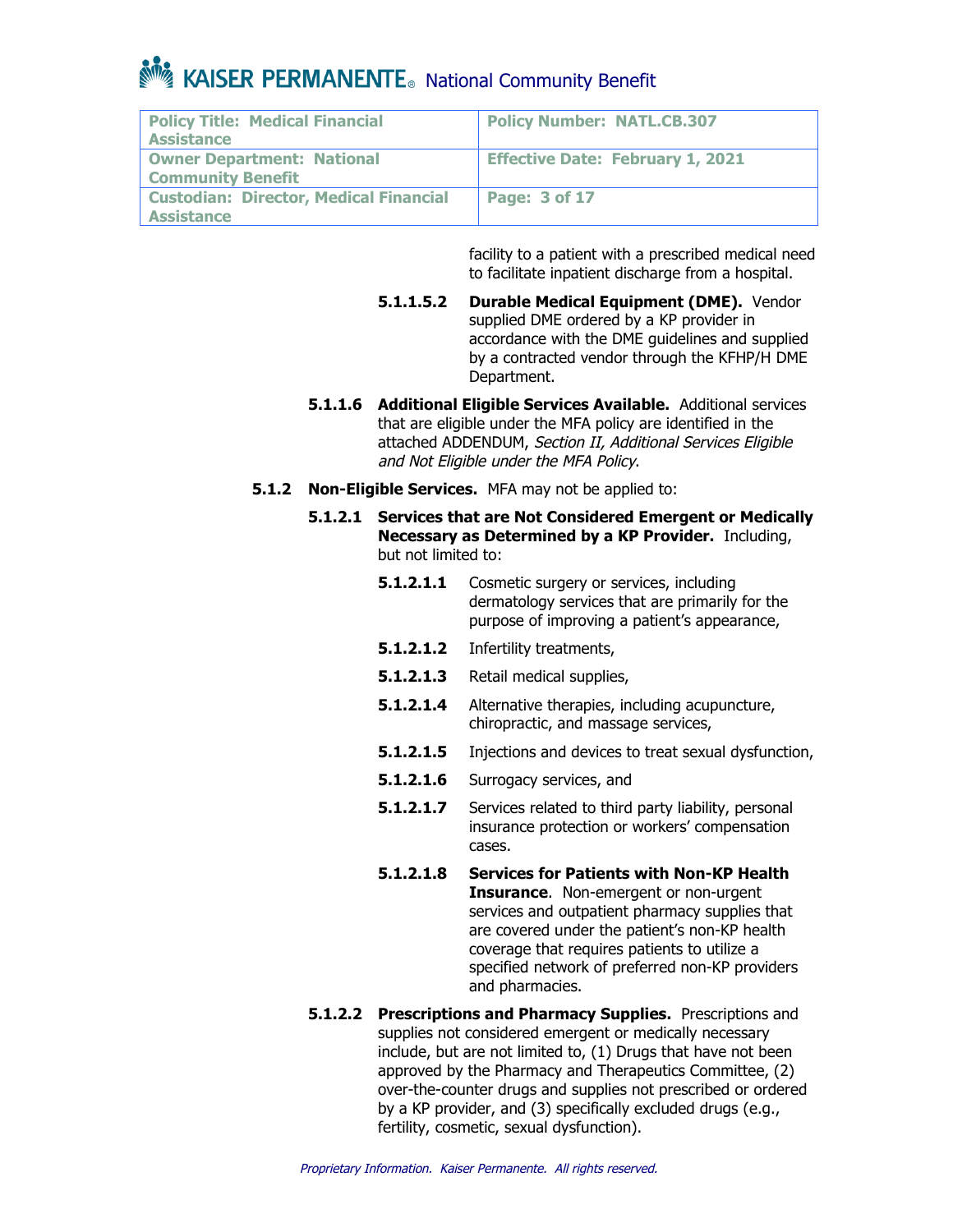| <b>Policy Title: Medical Financial</b><br><b>Assistance</b>        | <b>Policy Number: NATL.CB.307</b>       |
|--------------------------------------------------------------------|-----------------------------------------|
| <b>Owner Department: National</b><br><b>Community Benefit</b>      | <b>Effective Date: February 1, 2021</b> |
| <b>Custodian: Director, Medical Financial</b><br><b>Assistance</b> | Page: 4 of 17                           |

- **5.1.2.3 Prescriptions for Medicare Part D Enrollees Eligible for or Enrolled in Low Income Subsidy (LIS) Program.** The remaining cost share for prescription drugs for Medicare Advantage Part D enrollees who are either eligible for or enrolled in the LIS program, in accordance with Centers for Medicare & Medicaid Services (CMS) guidelines.
- **5.1.2.4 Services Provided Outside of KP Facilities.** The MFA policy applies only to services provided at KP facilities, by KP providers. Even upon referral from a KP provider, all other services are ineligible for MFA. Services provided at non-KP medical offices, urgent care facilities and emergency departments, as well as non-KP home health, hospice, recuperative care, and custodial care services, are excluded unless identified as an exception in accordance with Section 5.1.1.5 above.
- **5.1.2.5 Durable Medical Equipment (DME).** Whether or not it is ordered by a KP provider, DME supplied by a contracted vendor is excluded unless identified as an exception in accordance with Section 5.1.1.5 above.
- **5.1.2.6 Health Plan Premiums.** The MFA program does not help patients pay the costs associated with health care coverage (i.e., dues or premiums).
- **5.1.2.7 Additional Non-Eligible Services.** Additional services that are not eligible under the MFA policy are identified in the attached ADDENDUM, Section II, Additional Services Eligible and Not Eligible under the MFA Policy.
- **5.2 Providers.** MFA is applied only to eligible services delivered by medical care providers to whom the MFA policy applies, as noted in the attached ADDENDUM, Section III, Providers Subject to and Not Subject to the MFA Policy.
- **5.3 Program Information Sources and How to Apply for MFA.** Additional information about the MFA program and how to apply is summarized in the attached ADDENDUM, Section IV, Program Information and Applying for MFA.
	- **5.3.1 Program Information Sources.** Copies of the MFA policy, application forms, instructions, and plain language summaries (i.e., policy summaries or program brochures) are available to the public, without charge, from KFHP/H's website, by email, in person, or by US postal mail.
	- **5.3.2 Applying for MFA.** To apply for the MFA program, a patient is required to demonstrate an immediate need caused by a bill for an outstanding balance for KP services, a scheduled appointment with KP, or a pharmacy prescription ordered by a KP provider for eligible services as described above. A patient can apply for the MFA program in several ways including online, in person, by telephone, or by paper application.
		- **5.3.2.1 Screening Patients for Public and Private Program Eligibility.** KFHP/H encourages all individuals to obtain health

Proprietary Information. Kaiser Permanente. All rights reserved.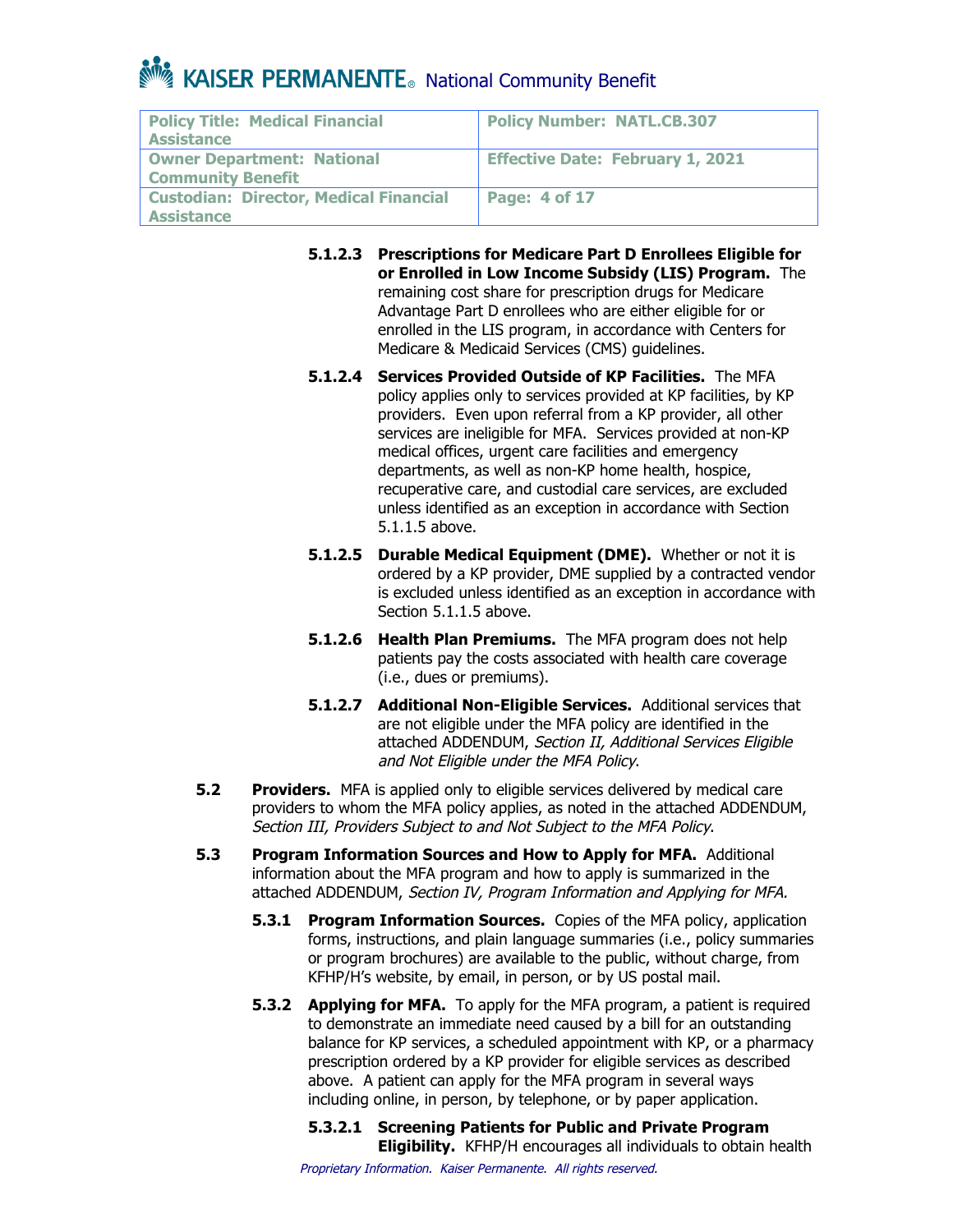| <b>Policy Title: Medical Financial</b><br><b>Assistance</b>        | <b>Policy Number: NATL.CB.307</b>       |
|--------------------------------------------------------------------|-----------------------------------------|
| <b>Owner Department: National</b><br><b>Community Benefit</b>      | <b>Effective Date: February 1, 2021</b> |
| <b>Custodian: Director, Medical Financial</b><br><b>Assistance</b> | Page: 5 of 17                           |

insurance coverage for ensuring access to healthcare services, for overall personal health, and for the protection of patient assets. KFHP/H provides financial counseling to patients applying for the MFA program to identify potential public and private health coverage programs that may help with health care access needs. A patient who is presumed eligible for any public or private health coverage programs may be required to apply for those programs.

- **5.4 Information Needed to Apply for MFA.** Complete personal, financial, and other information is required to verify a patient's financial status to determine eligibility for the MFA program, as well as for public and private health coverage programs. MFA may be denied due to incomplete information. Information can be provided in writing, in person, or over the telephone.
	- **5.4.1 Verifying Financial Status.** A patient's financial status is verified each time the patient applies for assistance. If a patient's financial status can be verified using external data sources, the patient may not be required to provide financial documentation.
	- **5.4.2 Providing Financial and Other Information.** If a patient's financial status cannot be verified using external data sources, the patient may be asked to submit the information described in the MFA program application to verify their financial status.
		- **5.4.2.1 Complete Information.** MFA program eligibility is determined once all requested personal, financial, and other information is received.
		- **5.4.2.2 Incomplete Information.** A patient is notified in person, by mail, or by telephone if required information received is incomplete. The patient may submit the missing information within 30 days from the date the notice was mailed, the inperson conversation took place, or the telephone conversation occurred.
		- **5.4.2.3 Requested Information Not Available.** A patient who does not have the requested information described in the program application may contact KFHP/H to discuss other available evidence that may demonstrate eligibility.
		- **5.4.2.4 No Financial Information Available.** A patient is required to provide basic financial information (e.g., income, if any, and source) and attest to its validity when (1) his or her financial status cannot be verified using external data sources, (2) requested financial information is not available and (3) no other evidence exists that may demonstrate eligibility. Basic financial information and attestation is required from the patient when the patient:

**5.4.2.4.1** Is homeless, or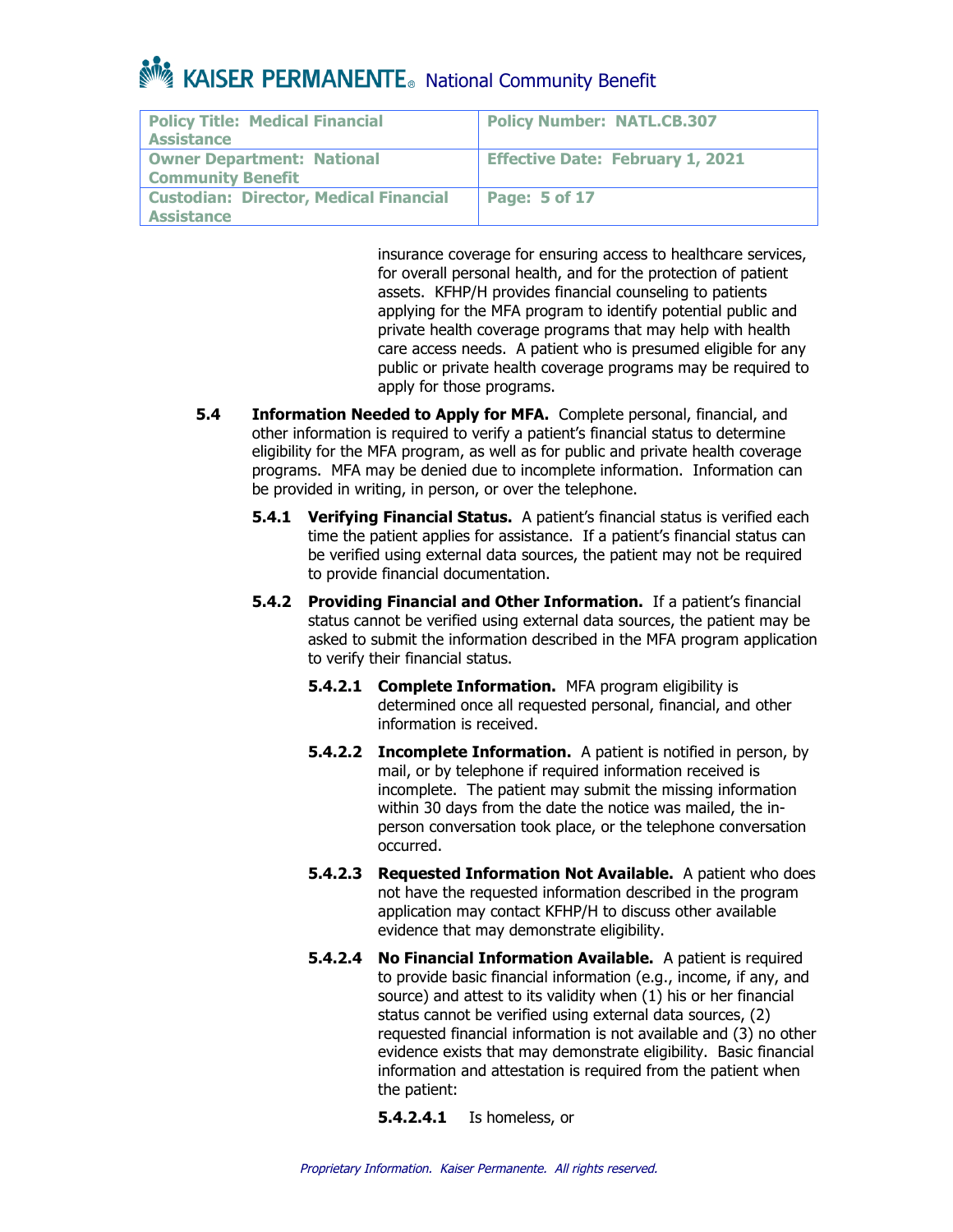| <b>Policy Title: Medical Financial</b><br><b>Assistance</b>   | <b>Policy Number: NATL.CB.307</b>       |
|---------------------------------------------------------------|-----------------------------------------|
| <b>Owner Department: National</b><br><b>Community Benefit</b> | <b>Effective Date: February 1, 2021</b> |
| <b>Custodian: Director, Medical Financial</b><br>Assistance   | <b>Page: 6 of 17</b>                    |

**5.4.2.4.2** Has no income, does not receive a formal pay stub from his or her employer (excluding those who are self-employed), receives monetary gifts, or was not required to file a federal or state income tax return in the previous tax year, or

- **5.4.2.4.3** Has been affected by a well-known national or regional disaster (Refer to Section 5.11 below).
- **5.4.3 Patient Cooperation.** A patient is required to make a reasonable effort to provide all requested information. If all requested information is not provided, the circumstances are considered and may be taken into account when determining eligibility.
- **5.5 Presumptive Eligibility Determination.** A patient who has not applied may be identified as eligible for the MFA program based on information other than that provided by the patient. If determined to be eligible, the patient is not required to provide personal, financial and other information to verify financial status and may automatically be assigned an MFA award. A patient is presumed to be eligible if the patient has been prequalified or has been identified for bad debt referral, as described below:
	- **5.5.1 Prequalified.** A patient who is determined by the financial screening process to qualify for public and private assistance programs is presumed eligible for the MFA program. The patient is considered prequalified if the patient:
		- **5.5.1.1** Is enrolled in a Community MFA (CMFA) program to which patients have been referred and prequalified through (1) federal, state or local government, (2) a partnering communitybased organization, or (3) at a KFHP/H sponsored community health event, or
		- **5.5.1.2** Is enrolled in a KP Community Benefit program designed to support access to care for low-income patients and prequalified by designated KFHP/H personnel, or
		- **5.5.1.3** Is enrolled in a credible means-tested health coverage program (e.g., Medicare Low Income Subsidy Program), or
		- **5.5.1.4** Was granted a prior MFA award within the last 30 days
	- **5.5.2 Identified for Bad Debt Referral.** After all other eligibility and payment sources have been exhausted, a patient who has received care at a KP facility and there are indications of financial hardship (e.g., past due outstanding balances) may be screened for program eligibility using external data sources. If eligible, the patient receives an MFA award for eligible outstanding balances only. Outstanding balances for qualified services may not be sent to collection, subject to further collection action, or included in KP's bad debt expense.).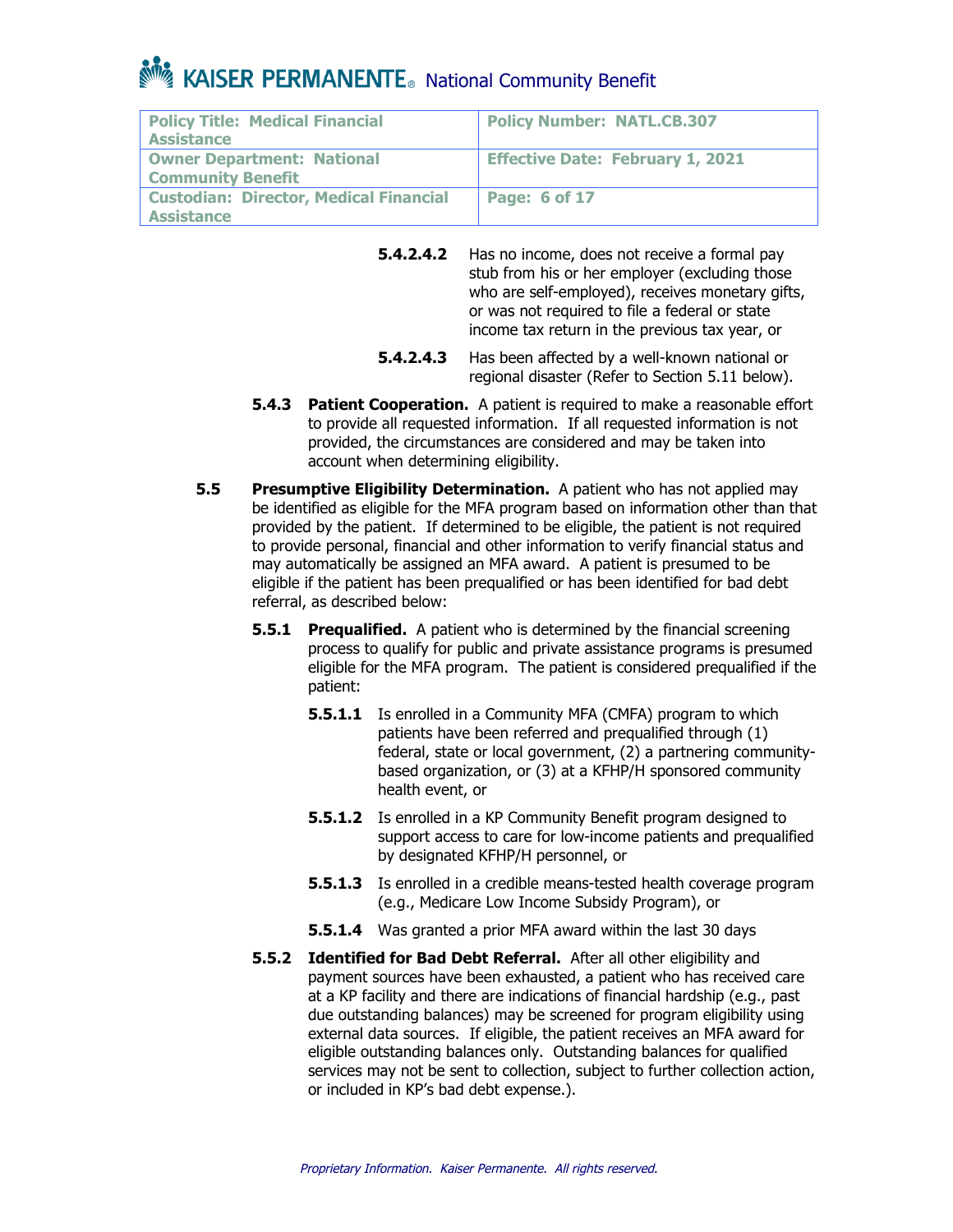| <b>Policy Title: Medical Financial</b><br><b>Assistance</b>        | <b>Policy Number: NATL.CB.307</b>       |
|--------------------------------------------------------------------|-----------------------------------------|
| <b>Owner Department: National</b><br><b>Community Benefit</b>      | <b>Effective Date: February 1, 2021</b> |
| <b>Custodian: Director, Medical Financial</b><br><b>Assistance</b> | <b>Page: 7 of 17</b>                    |

- **5.6 Program Eligibility Criteria.** As summarized in the attached ADDENDUM, Section V, Eligibility Criteria, a patient applying for MFA may qualify for financial assistance based on means-tested, or high medical expense criteria.
	- **5.6.1 Means-Testing Criteria.** A patient is evaluated to determine if the patient meets means-testing eligibility criteria.
		- **5.6.1.1 Eligibility Based on Income Level**. A patient with a gross household income less than or equal to KFHP/H's means testing criteria as a percentage of the Federal Poverty Guidelines (FPG) is eligible for financial assistance.
		- **5.6.1.2 Household Income.** Income requirements apply to the members of the household. A household means a single individual or group of two or more persons related by birth, marriage, or adoption who live together. Household members may include spouses, qualified domestic partners, children, caretaker relatives, the children of caretaker relatives, and other individuals for whom the single individual, spouse, domestic partner or parent is financially responsible who reside in the household.
	- **5.6.2 High Medical Expense Criteria**. A patient is evaluated to determine if the patient meets high medical expense eligibility criteria.
		- **5.6.2.1 Eligibility Based on High Medical Expenses.** A patient of any gross household income level with incurred out-of-pocket medical and pharmacy expenses for eligible services over a 12 month period greater than or equal to 10% of annual household income is eligible for financial assistance.
			- **5.6.2.1.1 KFHP/H Out-of-Pocket Expenses.** Medical and pharmacy expenses incurred at KP facilities include copayments, deposits, coinsurance, and deductibles related to eligible services.
			- **5.6.2.1.2 Non-KFHP/H Out-of-Pocket Expenses.** Medical, pharmacy, and routine dental expenses provided at non-KP facilities, related to eligible services, and incurred by the patient (excluding any discounts or write offs) are included. The patient is required to provide documentation of the medical expenses for the services received from non-KP facilities.
			- **5.6.2.1.3 Health Plan Premiums.** Out-of-pocket expenses do not include the cost associated with health care coverage (i.e., dues or premiums).

### **5.7 Denials and Appeals**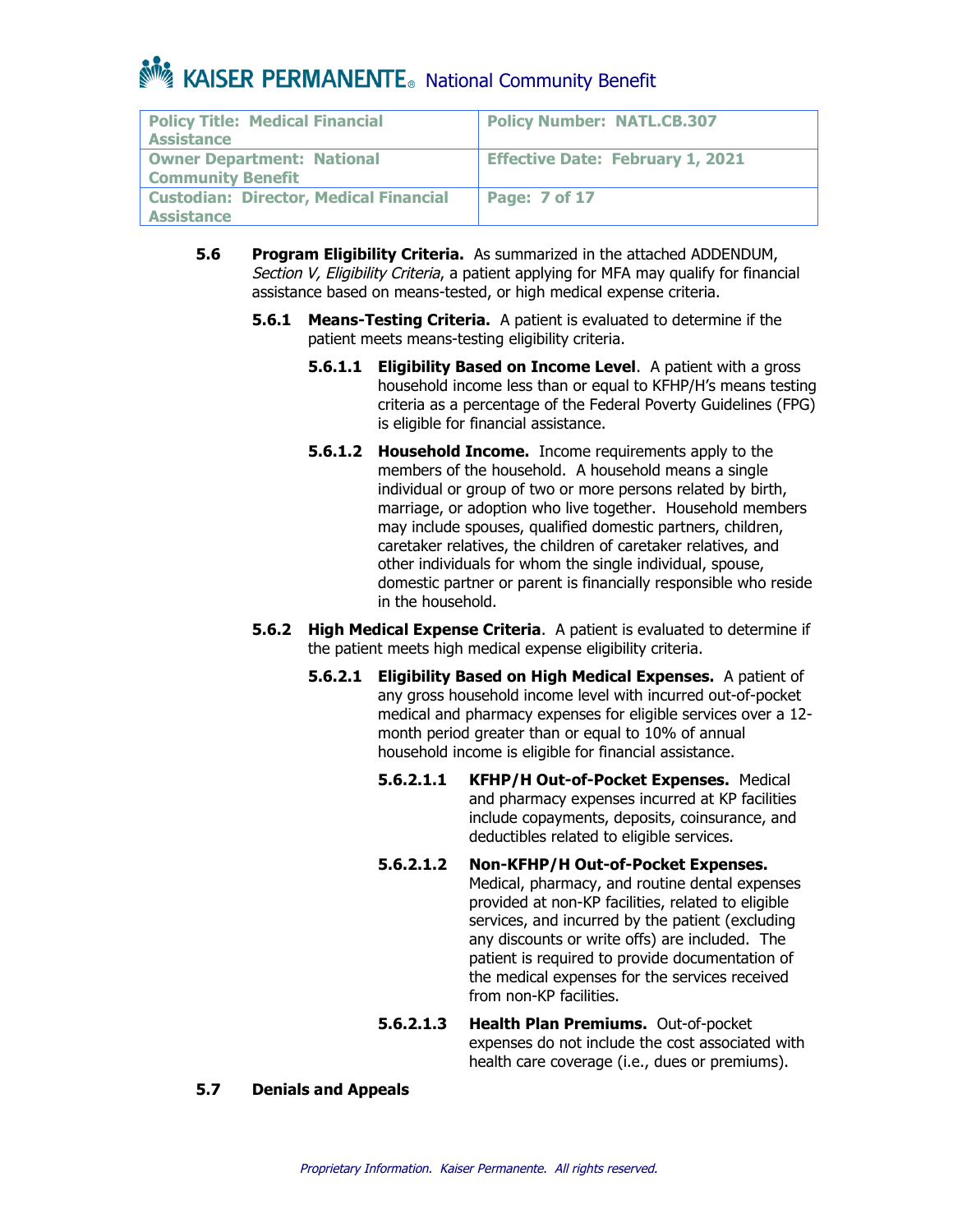| <b>Policy Title: Medical Financial</b><br><b>Assistance</b>        | <b>Policy Number: NATL.CB.307</b>       |
|--------------------------------------------------------------------|-----------------------------------------|
| <b>Owner Department: National</b><br><b>Community Benefit</b>      | <b>Effective Date: February 1, 2021</b> |
| <b>Custodian: Director, Medical Financial</b><br><b>Assistance</b> | <b>Page: 8 of 17</b>                    |

- **5.7.1 Denials.** A patient who applies for the MFA program and does not meet the eligibility criteria is informed either in writing or verbally that his or her request for MFA is denied.
- **5.7.2 How to Appeal an MFA Denial.** A patient who believes that his or her application or information was not properly considered may appeal the decision. Instructions for completing the appeal process are included in the MFA denial letter. Appeals are reviewed by the designated KFHP/H staff.
- **5.8 Award Structure.** MFA awards are applied to past due or outstanding balances identified prior to bad debt referral and pending charges only. MFA awards may also include an eligibility period for any required follow up services as determined by a KP provider.
	- **5.8.1 Basis of Award.** The patient cost paid by the MFA program is determined based on whether or not the patient has health care coverage and the patient's household income.
		- **5.8.1.1 MFA-Eligible Patient without Health Care Coverage (Uninsured).** An eligible uninsured patient receives a discount on the patient cost of all eligible services.
		- **5.8.1.2 MFA-Eligible Patient with Health Care Coverage (Insured).** An eligible insured patient receives a discount on patient cost for all eligible services (1) for which the patient is personally responsible and (2) which is not paid by his or her insurance carrier. The patient is required to provide documentation, such as an Explanation of Benefits (EOB), to determine the portion of the bill not covered by insurance.
			- **5.8.1.2.1 Payments Received from Insurance Carrier.** An eligible insured patient is required to sign over to KFHP/H any payments for services provided by KFHP/H which the patient receives from that patient's insurance carrier.
		- **5.8.1.3 Discount Schedule.** Additional information about available discounts under the policy are summarized in the attached ADDENDUM, Section VI, Discount Schedule.
		- **5.8.1.4 Reimbursements from Settlements.** KFHP/H pursues reimbursement from third party liability / personal insurance protection settlements, payers, or other legally responsible parties, as applicable.
	- **5.8.2 Award Eligibility Period.** The eligibility period for follow up services commences from the date of approval, or the date services were provided, or the date medications were dispensed. The duration of the eligibility period is a limited time only and is determined at the discretion of KP in various ways, including: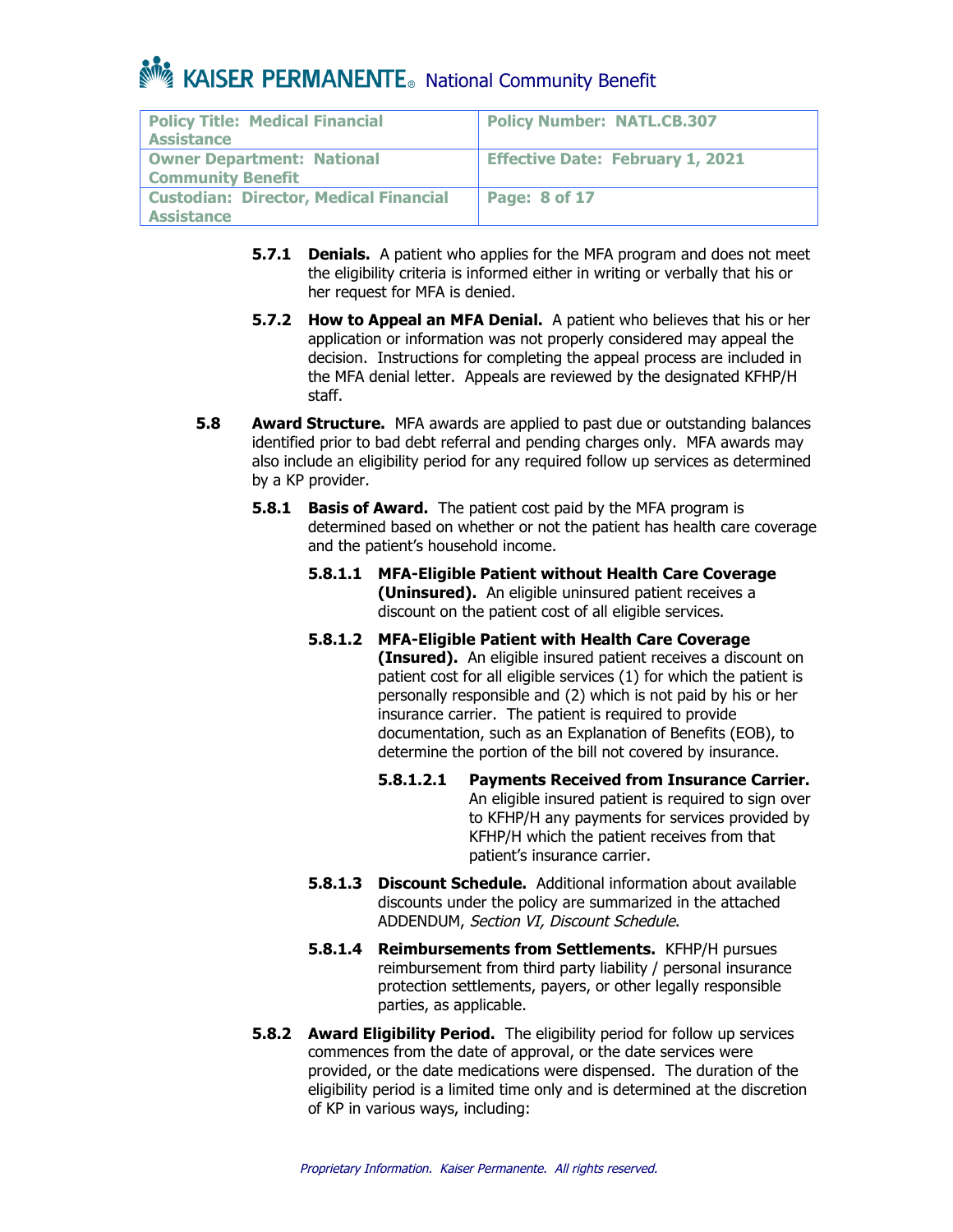| <b>Policy Title: Medical Financial</b><br>Assistance               | <b>Policy Number: NATL.CB.307</b>       |
|--------------------------------------------------------------------|-----------------------------------------|
| <b>Owner Department: National</b><br><b>Community Benefit</b>      | <b>Effective Date: February 1, 2021</b> |
| <b>Custodian: Director, Medical Financial</b><br><b>Assistance</b> | <b>Page: 9 of 17</b>                    |

- **5.8.2.1 Specific Period of Time.** A maximum of 365 days for eligible follow up services and outstanding patient cost balances identified prior to bad debt referral.
- **5.8.2.2 Skilled Nursing and Intermediate Care.** A maximum of Up to 30 days for services provided outside of KP.
- **5.8.2.3 Durable Medical Equipment.** A maximum of 180 days for vendor supplied medical equipment.
- **5.8.2.4 Course of Treatment or Episode of Care**. A maximum of 180 days for a course of treatment and/or episode of care as determined by a KP provider.
- **5.8.2.5 Patients Who Are Potentially Eligible for Public and Private Health Coverage Programs.** A maximum of 90 days to assist a patient while they apply for public and private health coverage programs.
- **5.8.2.6 One-Time Pharmacy Award.** Prior to applying to the MFA program, a patient is eligible for a one-time pharmacy award if the patient (1) does not have an MFA award, (2) fills a prescription written by a KP provider at a KFHP/H pharmacy, and (3) expresses an inability to pay for the prescription. The one-time award is limited to 30 days and includes a reasonable supply of medication as determined medically appropriate by a KP provider.
- **5.8.2.7 Request for Award Extension.** Beginning thirty (30) days before the expiration date of the existing award and anytime thereafter, a patient may reapply for the program.
- **5.8.3 Award Revoked, Rescinded, or Amended.** KFHP/H may revoke, rescind, or amend an MFA award, in certain situations, at its discretion. Situations include:
	- **5.8.3.1 Fraud, Theft, or Financial Changes.** A case of fraud, misrepresentation, theft, changes in a patient's financial situation, or other circumstance which undermines the integrity of the MFA program.
	- **5.8.3.2 Eligible for Public and Private Health Coverage Programs.** A patient screened for public and private health coverage programs is presumed to be eligible but does not cooperate with the application process for those programs.
	- **5.8.3.3 Other Payment Sources Identified.** Health coverage or other payment sources identified after a patient receives an MFA award causes the charges for eligible services to be rebilled retroactively. If this occurs, the patient is not billed for that portion of a bill (1) for which the patient is personally responsible and (2) which is not paid by his or her health coverage or other payment source.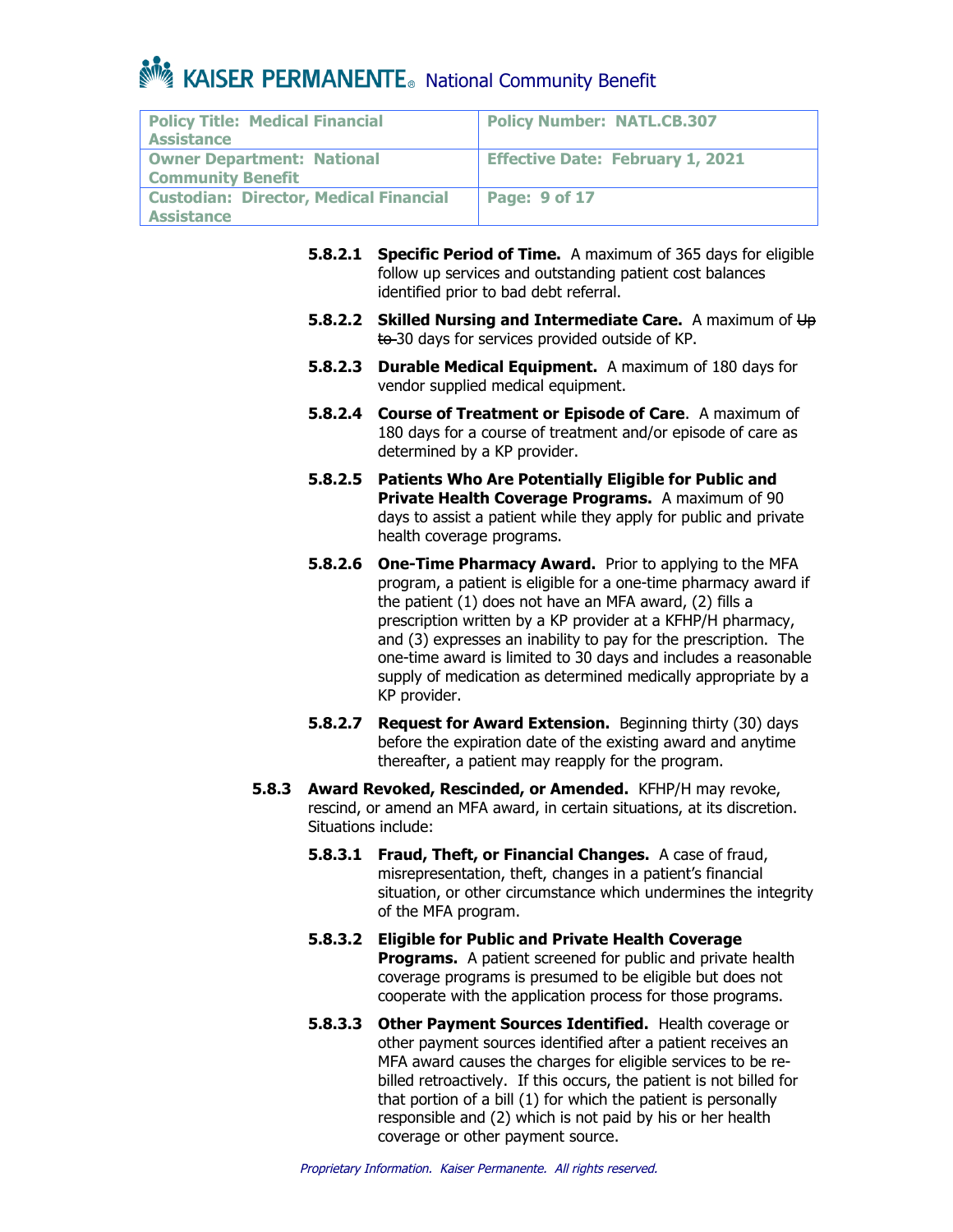| <b>Policy Title: Medical Financial</b><br><b>Assistance</b>   | <b>Policy Number: NATL.CB.307</b>       |
|---------------------------------------------------------------|-----------------------------------------|
| <b>Owner Department: National</b><br><b>Community Benefit</b> | <b>Effective Date: February 1, 2021</b> |
| <b>Custodian: Director, Medical Financial</b><br>Assistance   | Page: $10$ of 17                        |

- **5.8.3.4 Change in Health Coverage.** A patient who experiences a change in health care coverage will be asked to reapply to the MFA program.
- **5.9 Limitation on Charges.** Charging MFA-eligible patients the full dollar amount (i.e., gross charges) for eligible hospital charges rendered at a Kaiser Foundation Hospital is prohibited. A patient who has received eligible hospital services at a Kaiser Foundation Hospital and is eligible for the MFA program, but has not received an MFA award or has declined an MFA award, is not charged more than the amounts generally billed (AGB) for those services.
	- **5.9.1 Amounts Generally Billed.** The amounts generally billed (AGB) for emergency or other medically necessary care to individuals who have insurance covering such care are determined for KP facilities as described in the attached ADDENDUM, Section VII, Basis for Calculating Amounts Generally Billed (AGB).

### **5.10 Collection Actions.**

- **5.10.1 Reasonable Notification Efforts.** KFHP/H or a debt collection agency acting on its behalf makes reasonable efforts to notify patients with past due or outstanding balances about the MFA program. Reasonable notification efforts include:
	- **5.10.1.1** Providing one written notice within 120 days of first postdischarge statement informing account holder that MFA is available for those who qualify.
	- **5.10.1.2** Providing written notice with the list of extraordinary collection actions (ECAs) that KFHP/H or a debt collection agency intends to initiate for payment of patient cost balance, and the deadline for such actions, which is no earlier than 30 days from written notice.
	- **5.10.1.3** Providing a plain language summary of the MFA policy with the first hospital patient statement.
	- **5.10.1.4** Attempting to notify the account holder verbally about the MFA policy and how to obtain assistance through the MFA application process.
	- **5.10.1.5** Determining program eligibility upon request, before past due or outstanding patient balances are transferred to a debt collection agency.
- **5.10.2 Extraordinary Collection Actions Suspended.** KFHP/H does not conduct or permit collection agencies to conduct on its behalf, extraordinary collection actions (ECAs) against a patient if the patient:

**5.10.2.1** Has an active MFA award, or

- **5.10.2.2** Has initiated an MFA application after ECAs have begun. ECAs are suspended until a final eligibility determination is made.
- **5.10.3 Allowable Extraordinary Collection Actions.**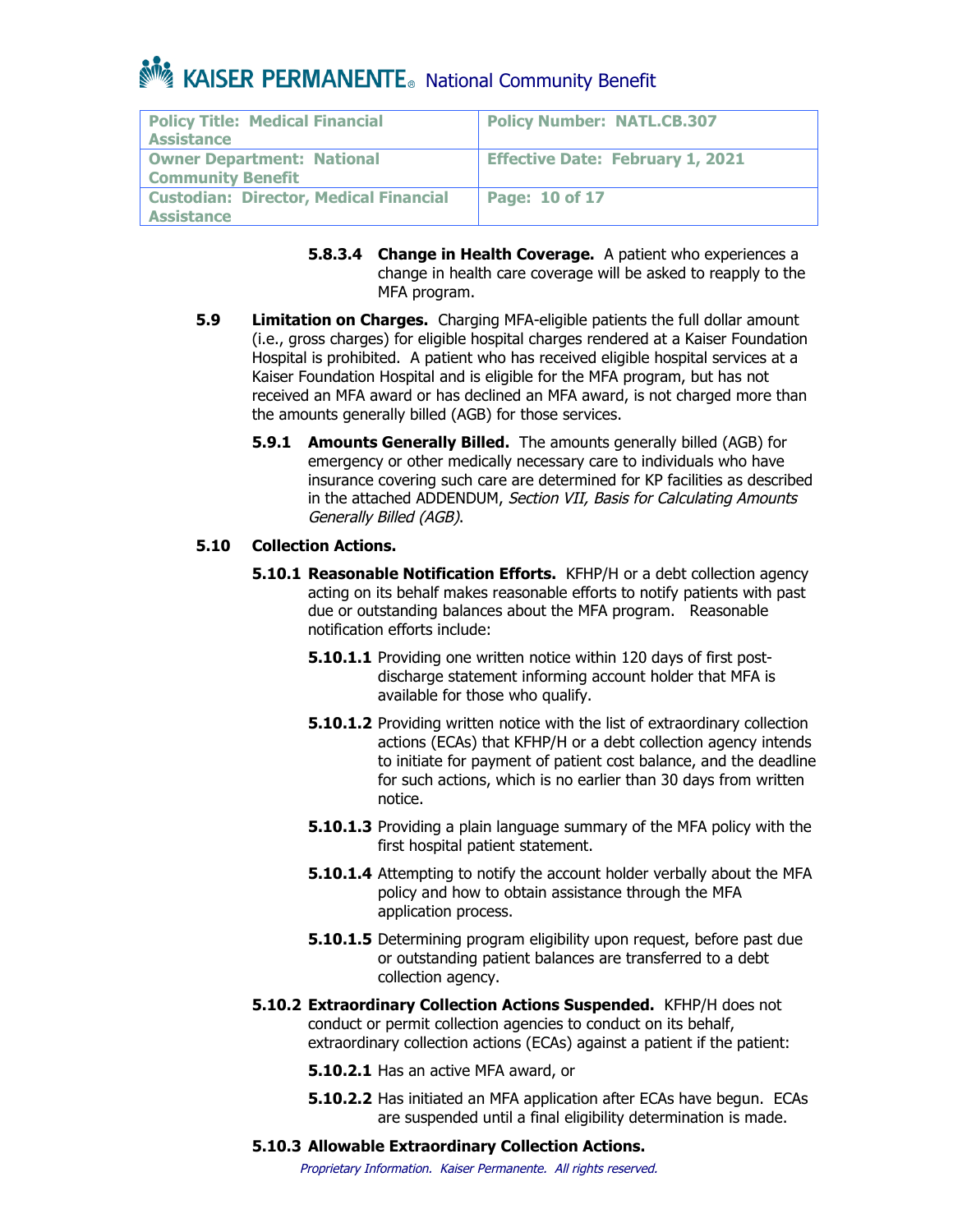| <b>Policy Title: Medical Financial</b><br>Assistance               | <b>Policy Number: NATL.CB.307</b>       |
|--------------------------------------------------------------------|-----------------------------------------|
| <b>Owner Department: National</b><br><b>Community Benefit</b>      | <b>Effective Date: February 1, 2021</b> |
| <b>Custodian: Director, Medical Financial</b><br><b>Assistance</b> | Page: 11 of 17                          |

**5.10.3.1 Final Determination of Reasonable Efforts.** Prior to initiating any ECAs, the regional Revenue Cycle Patient Financial Services Leader ensures the following:

- **5.10.3.1.1** Completion of reasonable efforts to notify the patient of the MFA program, and
- **5.10.3.1.2** The patient has been provided at least 240 days from the first billing statement to apply for MFA.
- **5.10.3.2 Reporting to Consumer Credit Agencies or Credit Bureaus.** KFHP/H or a debt collection agency acting on its behalf may report adverse information to consumer credit reporting agencies or credit bureaus.
- **5.10.3.3 Judicial or Civil Actions.** Prior to pursuing any judicial or civil actions, KFHP/H validates the patient's financial status using external data sources to determine if the patient is eligible for the MFA program.
	- **5.10.3.3.1 Eligible for MFA.** No additional actions are pursued against patients who are eligible for the MFA program. Accounts that qualify for MFA are cancelled and returned on a retrospective basis.
	- **5.10.3.3.2 Not Eligible for MFA.** In very limited cases, the following actions may be conducted with prior approval from the regional Chief Financial Officer or Controller:
		- **5.10.3.3.2.1** Garnishment of wages
		- **5.10.3.3.2.2** Lawsuits/civil actions. Legal action is not pursued against an individual who is unemployed and without other significant income.
		- **5.10.3.3.2.3** Liens on residences.
- **5.10.4 Prohibited Extraordinary Collection Actions.** KFHP/H does not perform, allow, or allow debt collection agencies to perform, the following actions under any circumstance:
	- **5.10.4.1** Defer, deny, or require payment, due to an account holder's nonpayment of a previous balance, before providing emergency or medically necessary care.
	- **5.10.4.2** Sell an account holder's debt to a third party.
	- **5.10.4.3** Foreclosure on property or seizure of accounts.
	- **5.10.4.4** Request warrants for arrest.
	- **5.10.4.5** Request writs of body attachment.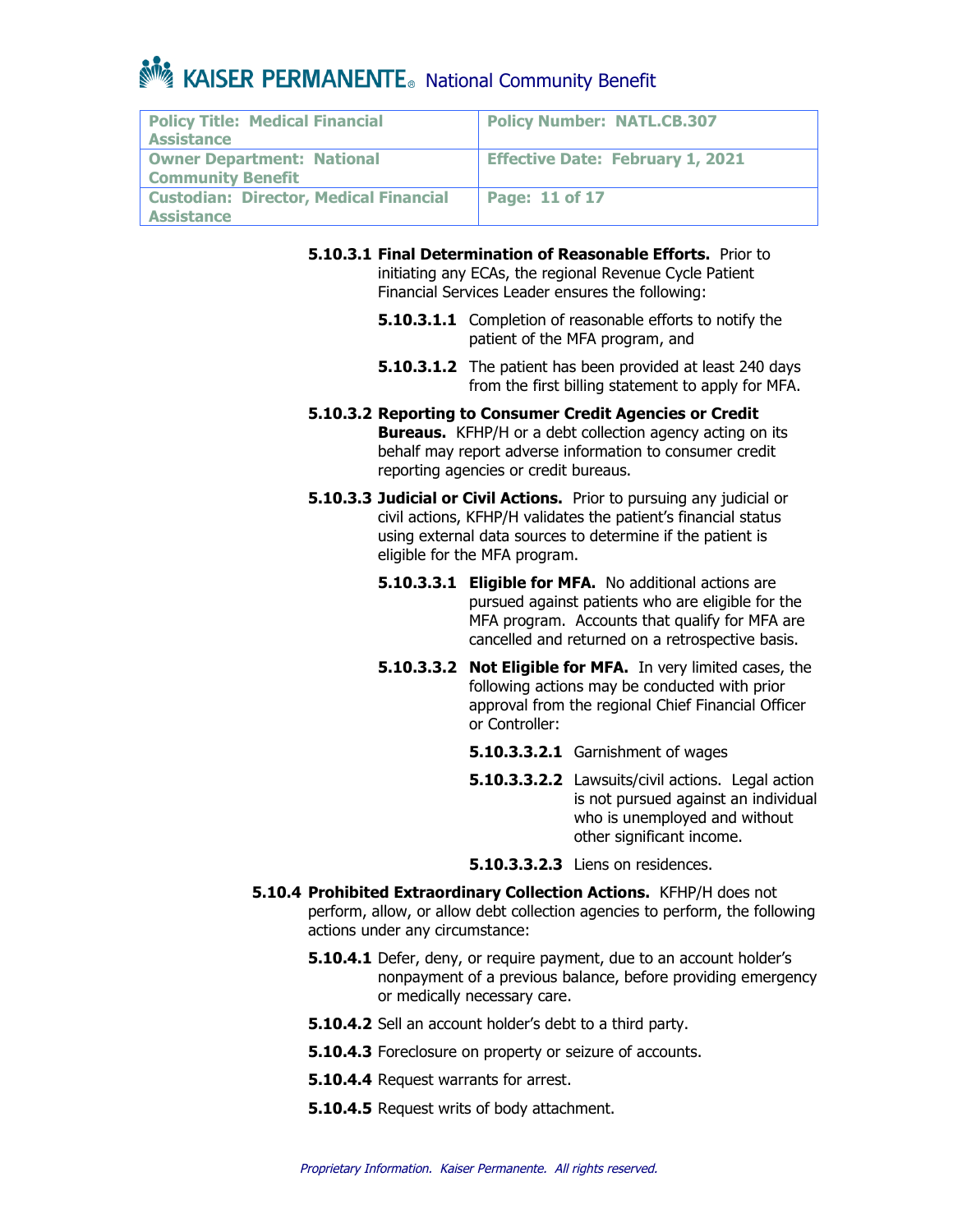| <b>Policy Title: Medical Financial</b><br>Assistance               | <b>Policy Number: NATL.CB.307</b>       |
|--------------------------------------------------------------------|-----------------------------------------|
| <b>Owner Department: National</b><br><b>Community Benefit</b>      | <b>Effective Date: February 1, 2021</b> |
| <b>Custodian: Director, Medical Financial</b><br><b>Assistance</b> | <b>Page: 12 of 17</b>                   |

- **5.11 Disaster Response.** KFHP/H may temporarily modify its MFA program eligibility criteria and application processes to enhance the assistance available to communities and patients affected by a well-known event that has been qualified as a disaster by the state or federal government.
	- **5.11.1 Potential Eligibility Modifications**. Temporary changes to MFA eligibility criteria may include:
		- **5.11.1.1** Suspending eligibility restrictions
		- **5.11.1.2** Increasing the means testing criteria threshold.
		- **5.11.1.3** Decreasing the high medical expense criteria threshold.
	- **5.11.2 Potential Application Process Modifications**. Temporary changes to the MFA application process may include:
		- **5.11.2.1** Allowing patients to provide basic financial information (e.g., income, if any, and source) and attest to its validity when (1) his or her financial status cannot be verified using external data sources, (2) requested financial information is not available due to the event, and (3) no other evidence exists that may demonstrate eligibility.
		- **5.11.2.2** Taking into consideration the impact of future loss of wages/ employment due to the event when determining household income.
	- **5.11.3 Information Available to the Public.** Information describing temporary MFA program changes is made available to the public on the MFA program web page and at KP facilities in the affected areas.

### **6.0 References/Appendices**

- **6.1** Appendix A Glossary of Terms
- **6.2** Laws, Regulations, and Resources
	- **6.2.1** Patient Protection and Affordable Care Act, Public Law 111-148 (124 Stat. 119 (2010))
	- **6.2.2** Federal Register and the Annual Federal Poverty Guidelines
	- **6.2.3** Internal Revenue Service Publication, 2014 Instructions for Schedule H (Form 990)
	- **6.2.4** Internal Revenue Service Notice 2010-39
	- **6.2.5** Internal Revenue Service Code, 26 CFR Parts 1, 53, and 602, RIN 1545- BK57; RIN 1545-BL30; RIN 1545-BL58 – Additional Requirements for Charitable Hospitals
	- **6.2.6** California Hospital Association Hospital Financial Assistance Policies & Community Benefit Laws, 2015 Edition
	- **6.2.7** Catholic Health Association of the United States A Guide for Planning & Reporting Community Benefit, 2012 Edition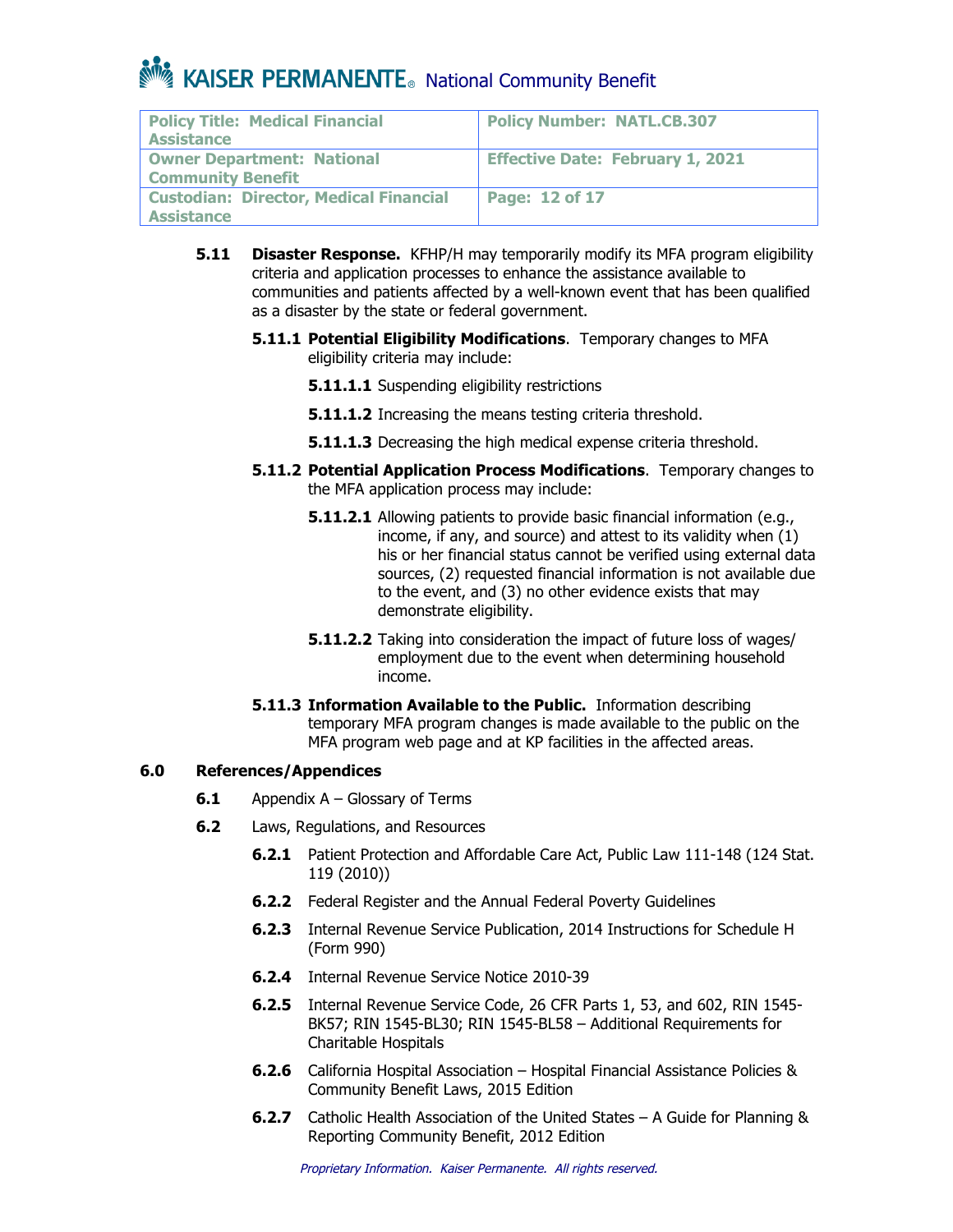| <b>Policy Title: Medical Financial</b><br>Assistance               | <b>Policy Number: NATL.CB.307</b>       |
|--------------------------------------------------------------------|-----------------------------------------|
| <b>Owner Department: National</b><br><b>Community Benefit</b>      | <b>Effective Date: February 1, 2021</b> |
| <b>Custodian: Director, Medical Financial</b><br><b>Assistance</b> | Page: 13 of 17                          |

### **6.3** Provider Lists

- **6.3.1** Provider lists are available at the KFHP/H websites for:
	- **6.3.1.1** Kaiser Permanente of Hawaii
	- **6.3.1.2** Kaiser Permanente of Northwest
	- **6.3.1.3** Kaiser Permanente of Northern California
	- **6.3.1.4** Kaiser Permanente of Southern California
	- **6.3.1.5** Kaiser Permanente of Washington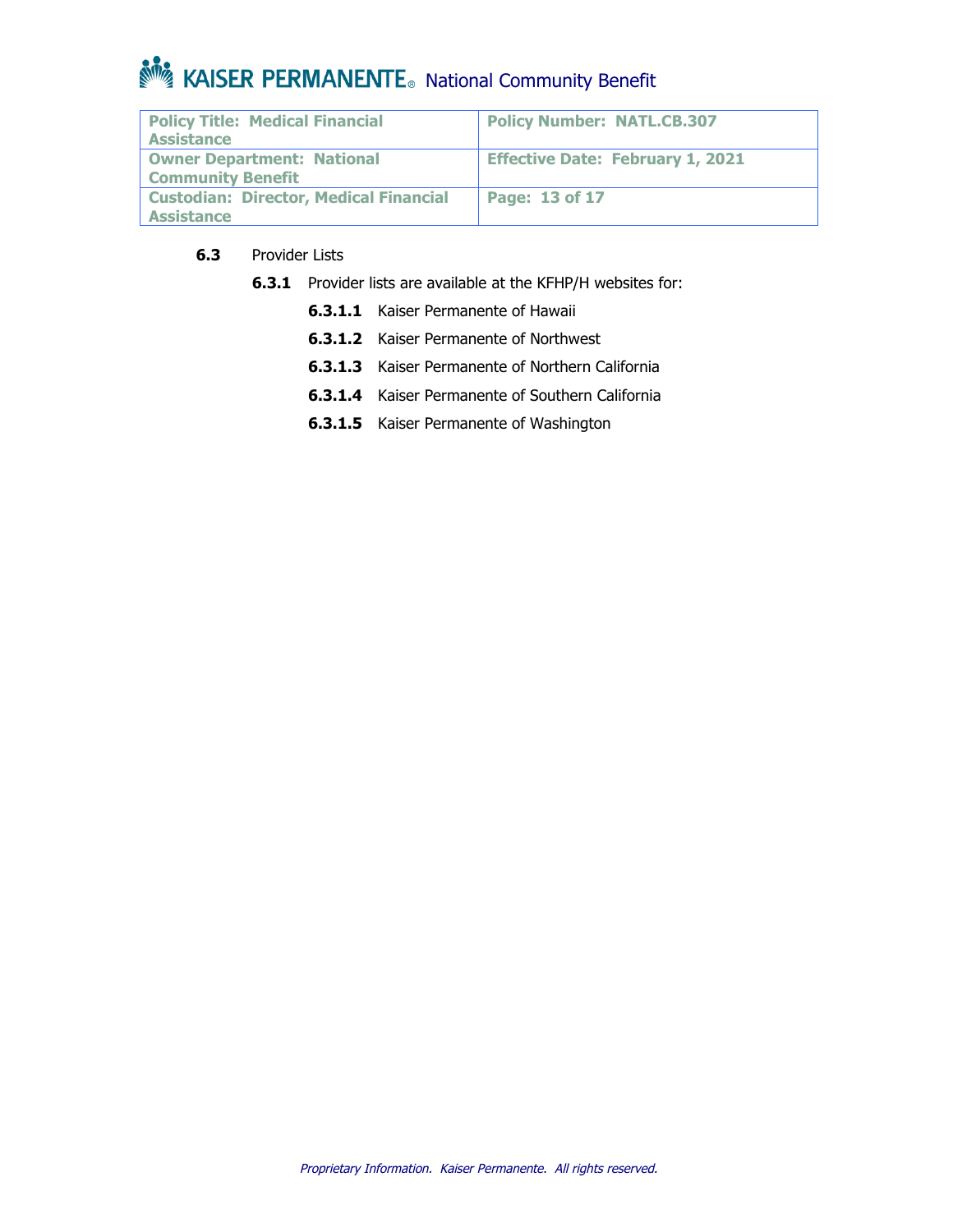| <b>Policy Title: Medical Financial</b><br><b>Assistance</b>        | <b>Policy Number: NATL.CB.307</b>       |
|--------------------------------------------------------------------|-----------------------------------------|
| <b>Owner Department: National</b><br><b>Community Benefit</b>      | <b>Effective Date: February 1, 2021</b> |
| <b>Custodian: Director, Medical Financial</b><br><b>Assistance</b> | Page: 14 of 17                          |

#### **Appendix A Glossary of Terms**

**Community MFA (CMFA)** refers to planned medical financial assistance programs that collaborate with community based and safety net organizations to provide access to medically necessary care to low income uninsured and underinsured patients at KP facilities.

**Debt Collection Agency** refers to a person that by direct or indirect action, conducts or practices collections or attempts to collect a debt owed, or alleged to be owed, to a creditor or debt buyer.

**Durable Medical Equipment (DME)** includes, but is not limited to, standard canes, crutches, nebulizers, intended benefitted supplies, over the door traction units for use in the home, wheelchairs, walkers, hospital beds, and oxygen for use in the home as specified by DME criteria. DME does not include orthotics, prosthetics (e.g., dynamic splints/orthoses, and artificial larynx and supplies) and over-the-counter supplies and soft goods (e.g., urological supplies and wound supplies).

**Eligible Patient** is an individual who meets the eligibility criteria described in this policy, whether the patient is (1) uninsured; (2) receives coverage through a public program (e.g., Medicare, Medicaid, or subsidized health care coverage purchased through a health insurance exchange); (3) is insured by a health plan other than KFHP; or (4) is covered by KFHP.

**External Data Sources** are third-party vendors used to review a patient's personal information to assess financial need by utilizing a model based on public record databases which assesses each patient based on the same standards in order to calculate a patient's financial capacity score.

**Federal Poverty Guidelines (FPG)** establishes the levels of annual income for poverty as determined by the United States Department of Health and Human Services and are updated annually in the Federal Register.

**Financial Counseling** is the process used to assist patients to explore the various financing and health coverage options available to pay for services rendered in KP facilities. Patients who may seek financial counseling include, but are not limited to, self-pay, uninsured, underinsured, and those who have expressed an inability to pay the full patient liability.

**Homeless** describes the status of a person who resides in one of the places or is in a situation described below:

- In places not meant for human habitation, such as cars, parks, sidewalks, abandoned buildings (on the street); or
- In an emergency shelter; or
- In transitional or supportive housing for homeless persons who originally came from the streets or emergency shelters.
- In any of the above places but is spending a short time (up to 30 consecutive days) in a hospital or other institution.
- Is being evicted within a week from a private dwelling unit or is fleeing a domestic violence situation with no subsequent residence identified and the person lacks the resources and support networks needed to obtain housing.
- Is being discharged within a week from an institution, such as a mental health or substance abuse treatment facility in which the person has been a resident for more than 30 consecutive days and no subsequent residence has been identified and the person lacks the financial resources and social support networks needed to obtain housing.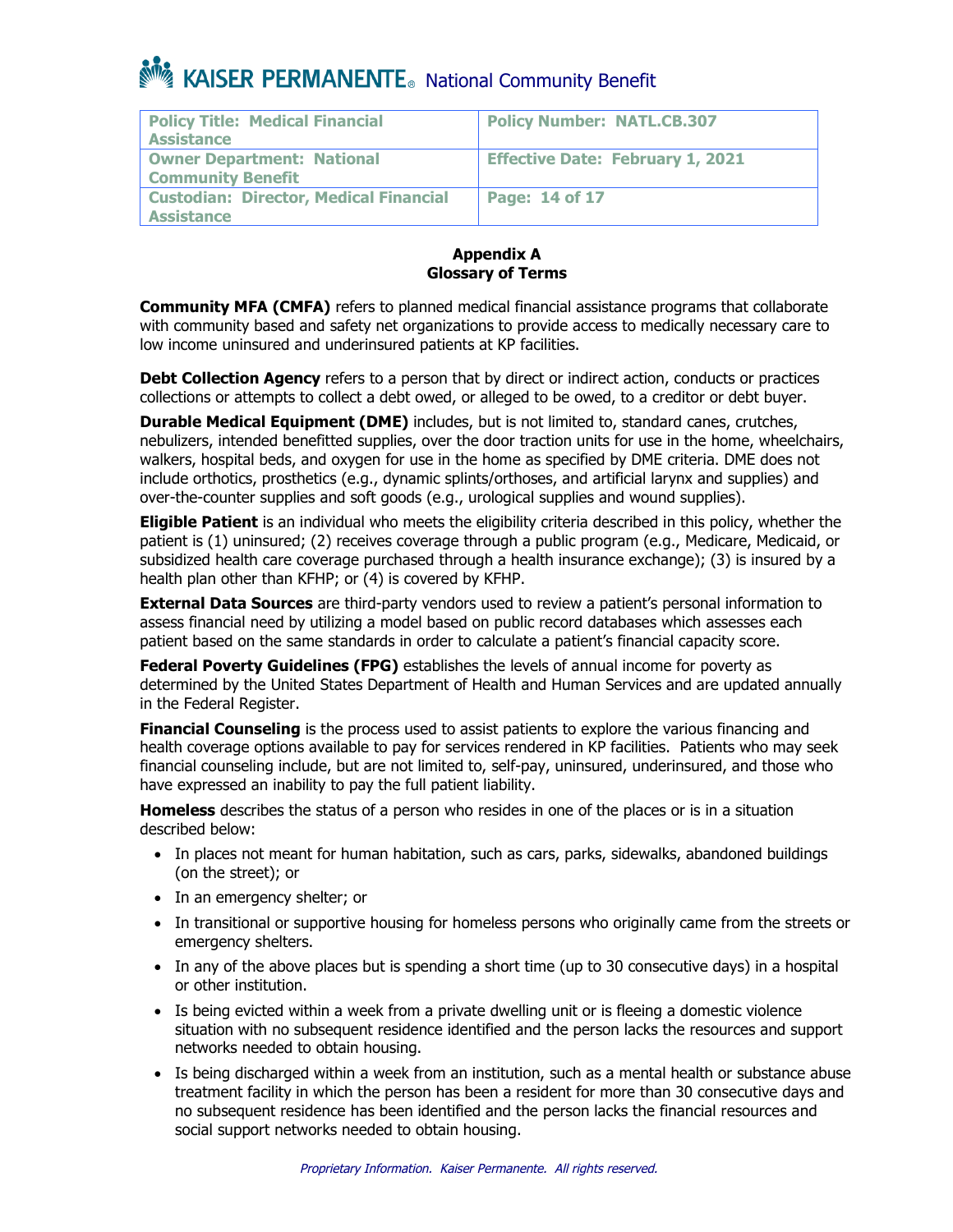| <b>Policy Title: Medical Financial</b><br><b>Assistance</b>        | <b>Policy Number: NATL.CB.307</b>       |
|--------------------------------------------------------------------|-----------------------------------------|
| <b>Owner Department: National</b><br><b>Community Benefit</b>      | <b>Effective Date: February 1, 2021</b> |
| <b>Custodian: Director, Medical Financial</b><br><b>Assistance</b> | <b>Page: 15 of 17</b>                   |

#### **Appendix A Glossary of Terms (cont.)**

**KP** includes Kaiser Foundation Hospitals and affiliated-hospital clinics, Kaiser Foundation Health Plans, Permanente Medical Groups, and their respective subsidiaries, except Kaiser Permanente Insurance Company (KPIC).

**KP Facilities** include any physical premises, including the interior and exterior of a building, owned or leased by KP in the conduct of KP business functions, including patient care delivery (e.g., a building, or a KP floor, unit, or other interior or exterior area of a non-KP building).

**Means-Tested** is the method by which external data sources or information provided by the patient are used to determine eligibility for a public coverage program or MFA based on whether the individual's income is greater than a specified percentage of the Federal Poverty Guidelines.

**Medical Financial Assistance (MFA)** provides monetary awards to pay medical costs for eligible patients who are unable to pay for all or part of their medically necessary services, products or medication, and who have exhausted public and private payer sources. Individuals are required to meet program criteria for assistance to pay some or all the patient cost of care.

**Medical Supplies** refer to non-reusable medical materials such as splints, slings, wound dressings, and bandages that are applied by a licensed health care provider while providing a medically necessary service, and excluding those materials purchased or obtained by a patient from another source.

**Patient cost** means the portion of charges billed to a patient for care received at KP facilities (e.g., hospitals, hospital-affiliated clinics, medical centers, medical office buildings and outpatient pharmacies) that are not reimbursed by insurance or a publicly funded health care program.

**Pharmacy Waiver** provides financial assistance to low-income KP Senior Advantage Medicare Part D members who are unable to afford their cost share for outpatient prescription drugs covered under Medicare Part D.

**Safety Net** refers to a system of nonprofit organizations and/or government agencies that provide direct medical care services to the uninsured or underserved in a community setting such as a public hospital, community clinic, church, homeless shelter, mobile health unit, school, etc.

**Underinsured** is an individual who, despite having health care coverage, finds that the obligation to pay insurance premiums, copayments, coinsurance, and deductibles is such a significant financial burden that the patient delays or does not receive necessary health care services due to the out-ofpocket costs.

**Uninsured** is an individual who does not have health care insurance or federal- or state- sponsored financial assistance to help pay for the health care services.

**Vulnerable Populations** include demographic groups whose health and well-being are considered to be more at-risk than the general population due to socioeconomic status, illness, ethnicity, age, or other disabling factors.

**Writ(s) of Body Attachment** is a process initiated by a court directing the authorities to bring a person found to be in civil contempt before the court, similar to an arrest warrant.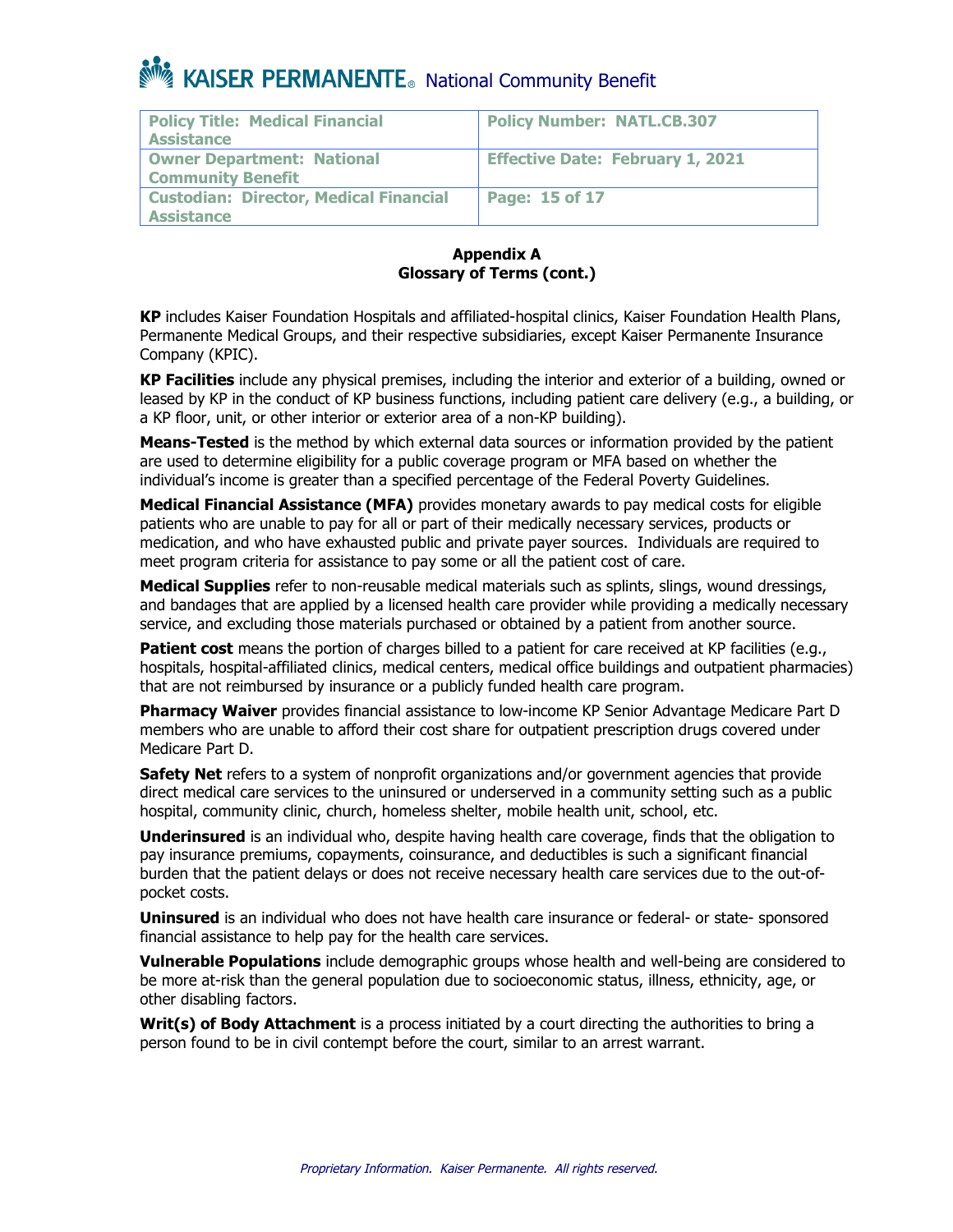| <b>Policy Title: Medical Financial</b><br><b>Assistance</b>   | <b>Policy Number: NATL.CB.307</b>       |
|---------------------------------------------------------------|-----------------------------------------|
| <b>Owner Department: National</b><br><b>Community Benefit</b> | <b>Effective Date: February 1, 2021</b> |
| <b>Custodian: Director, Medical Financial</b><br>Assistance   | Page: $16$ of 17                        |

### **ADDENDUM: Kaiser Permanente Washington**

### **ADDENDUM EFFECTIVE DATE: February 1 ,2021**

**I. Kaiser Foundation Hospitals Facilities.** This policy applies to all KFHP/H facilities (e.g. hospitals, hospital-affiliated clinics, medical centers and medical office buildings) and outpatient pharmacies. Kaiser Foundation Hospitals in Washington include:

Kaiser Permanente Central Hospital

### **II. Additional Services Eligible and Not Eligible Under the MFA Policy.**

### a. **Additional Eligible Services**

- i. Hearing aids determined to be medically necessary and ordered by a KP provider and purchased through a KP Audiology/Hear Center
- ii. Optical supplies and hardware determined to be medically necessary and ordered by a KP provider and purchased through KP Eye Care

#### b. **Additional Non-Eligible Services**

- i. Emergency and non-emergency transportation
- **III. Providers Subject to and Not Subject to the MFA Policy.** The list of providers in KFH facilities that are and are not subject to the MFA policy is available to the general public, without charge, on the KFHP/H MFA website at www.kp.org/mfa/wa.
- **IV. Program Information and Applying for MFA.** MFA program information, including copies of the MFA policy, application forms, instructions, and plain language summaries (i.e., program brochures), is available to the general public, without charge, in electronic format or hard copy. A patient can apply for the MFA program, during or following the care received from KFHP/H, in several ways including in person, by telephone, or by paper application. (Refer to Sections 5.3 and 5.4 above.)
	- a. **Complete and Submit Online Application from the KFHP/H Website.** A patient can initiate and submit application information electronically from the MFA website at www.kp.org/mfa/wa.
	- b. **Download Program Information from the KFHP/H Website.** Electronic copies of program information are available on the MFA website at www.kp.org/mfa/wa.
	- c. **Request Program Information Electronically.** Electronic copies of program information are available by email upon request.
	- d. **Obtain Program Information or Apply in Person.** Program information is available at the Admitting and Emergency Departments in the Kaiser Foundation Hospitals listed in Section I, Kaiser Foundation Hospitals. Staff are also available at the Business Office in each KP urgent care facility. Staff are available at the following facilities: